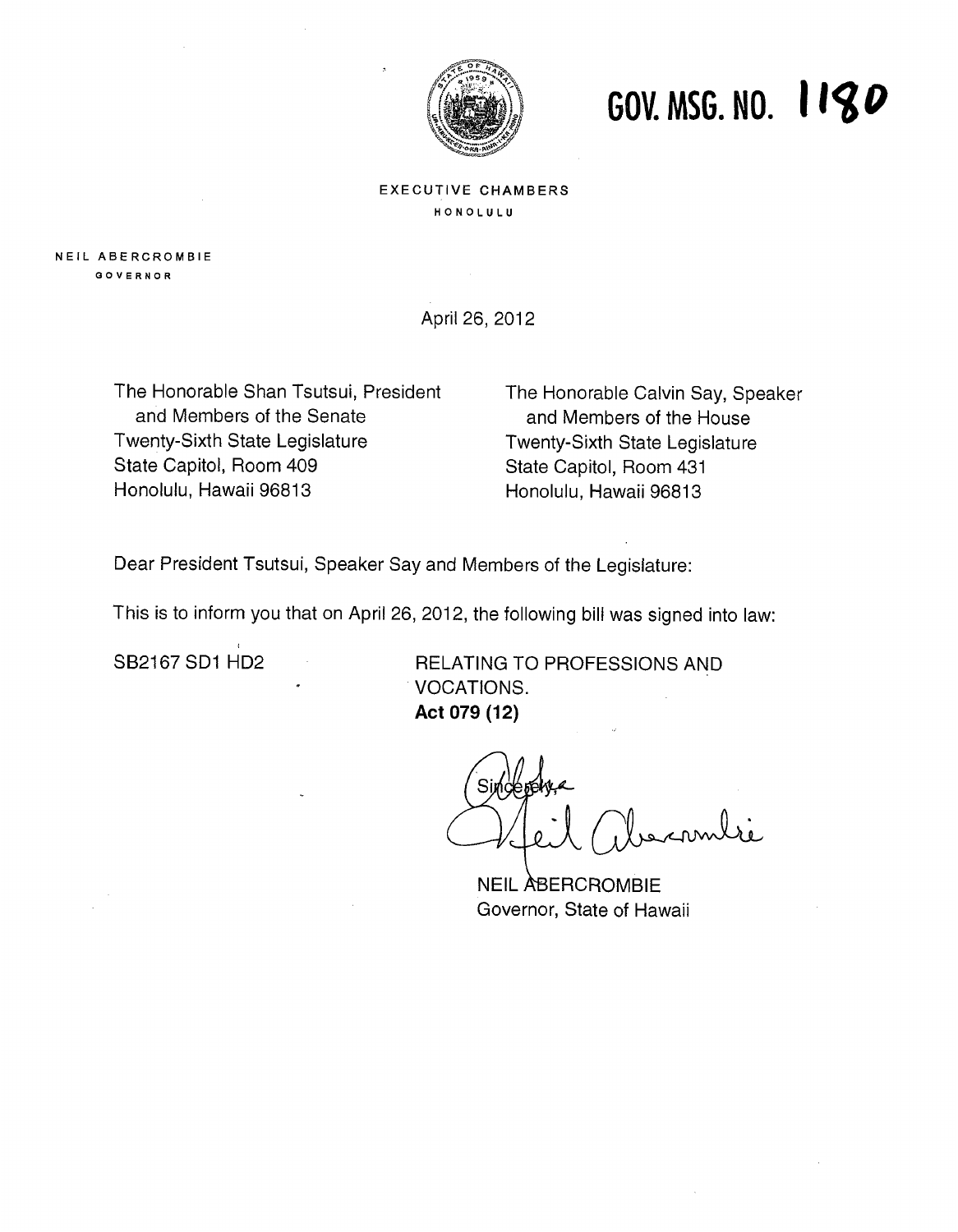Approved by the Governor

on <u>APR 2 6</u> 2012 THE **SENATE STATE OF HAWAII**  TWENTY-SIXTH LEGISLATURE, **201 2** S.B. **<sup>21</sup><sup>67</sup> S.D. 1** NO. **H.D. <sup>2</sup>**

# ACT 079

### **A** BILL FOR AN ACT

RELATING TO PROFESSIONS AND VOCATIONS.

#### **BE IT ENACTED BY** THE **LEGISLATURE OF THE STATE OF HAWAII:**

**1 2**  SECTION 1. Section 464-1, Hawaii Revised Statutes, is amended as follows:

**3**  1. By adding two new definitions to be appropriately

**4**  inserted and to read:

**5**  ""Land surveying" means any professional service **or** work

**6**  which involves the application of specialized knowledge of the

**7**  principles of mathematics, the physical and applied sciences,

*8*  and the act of measuring, locating, establishing, *or* 

**9**  reestablishing lines, angles, elevations, natural and manmade

**10**  features on the surface and immediate subsurface of the earth,

**11**  or on the beds *or* surface of bodies of water, for the purpose of

**12**  determining, establishing, describing, displaying, or

**13**  interpreting the size, shape, topography, elevation datum

**14**  planes, legal or geodetic Location or relocation, or orientation

**1s**  of improved or unimproved real property and appurtenances

**16**  thereto, including acreage. Land surveying includes but is not

**17**  limited to:

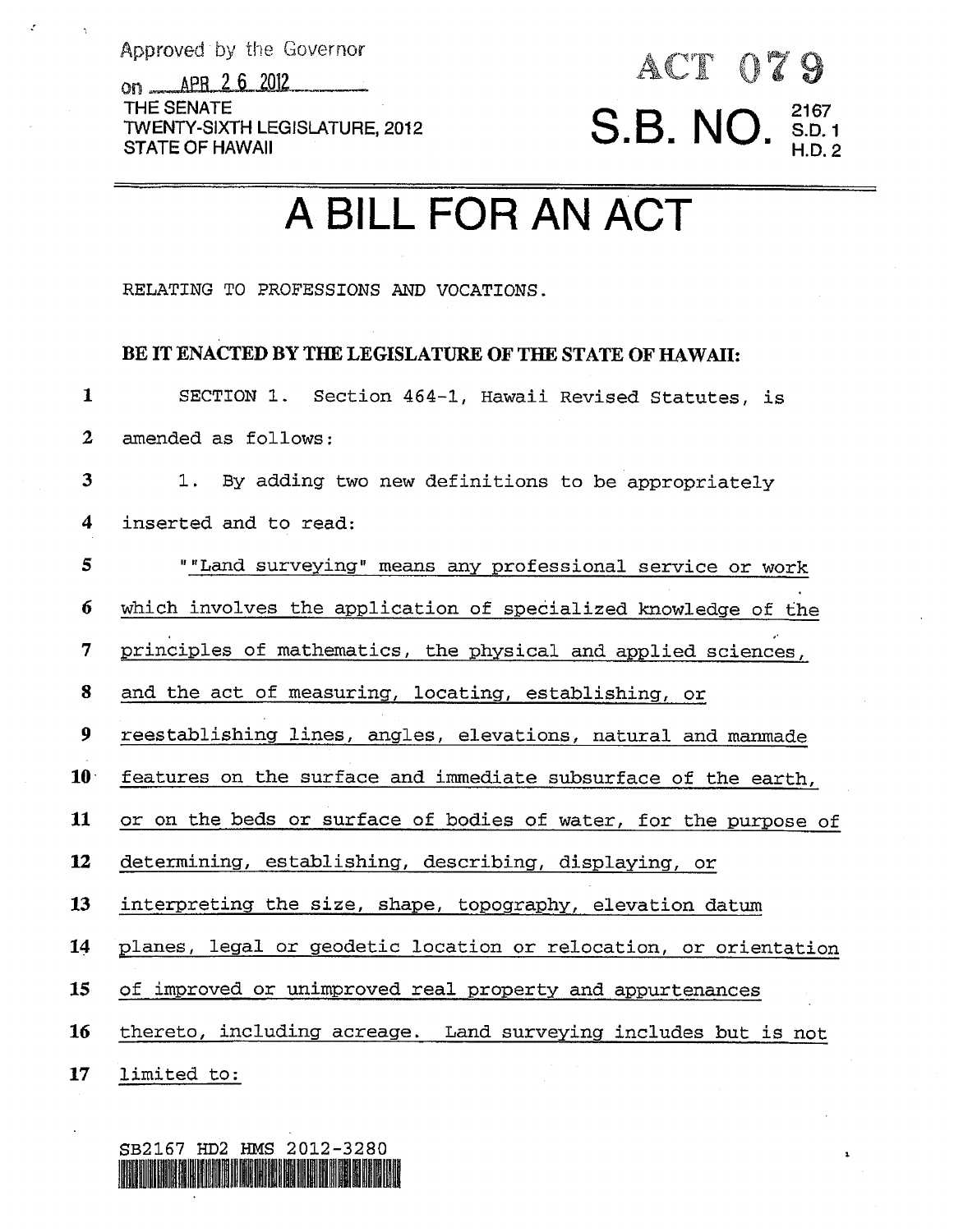Page 2 **2167 2167 2167 2167 2167 2167 2167 2167 2167 2167** 

| 1  | (1) | Evaluating and determining boundary evidence collected   |
|----|-----|----------------------------------------------------------|
| 2  |     | through field surveys, boundary studies, or other        |
| 3  |     | means;                                                   |
| 4  | (2) | Using the principles of land surveying to:               |
| 5  |     | Determine the position for any monument or<br>(A)        |
| 6  |     | reference point which marks a property line,             |
| 7  |     | boundary corner, right-of-way, easement, or              |
| 8  |     | alignment of those lines;                                |
| 9  |     | Set, reset, recover, or replace any such monument<br>(B) |
| 10 |     | or reference point; or                                   |
| 11 |     | Perform topographical surveys;<br>(C)                    |
| 12 | (3) | Giving an authoritative reference or interpretation as   |
| 13 |     | to the location of a property line, boundary,            |
| 14 |     | right-of-way, easement, or any related corner            |
| 15 |     | position;                                                |
| 16 | (4) | Creating or modifying record plats for cadastral         |
| 17 |     | surveys including consolidation, subdivision,            |
| 18 |     | resubdivision, rights-of-way, easements, determination   |
| 19 |     | of areas, mathematical closures, and elevations of       |
| 20 |     | land parcels;                                            |
| 21 | (5) | Creating or modifying land surveying descriptions of     |
| 22 |     | property lines and easements, or editing their content   |

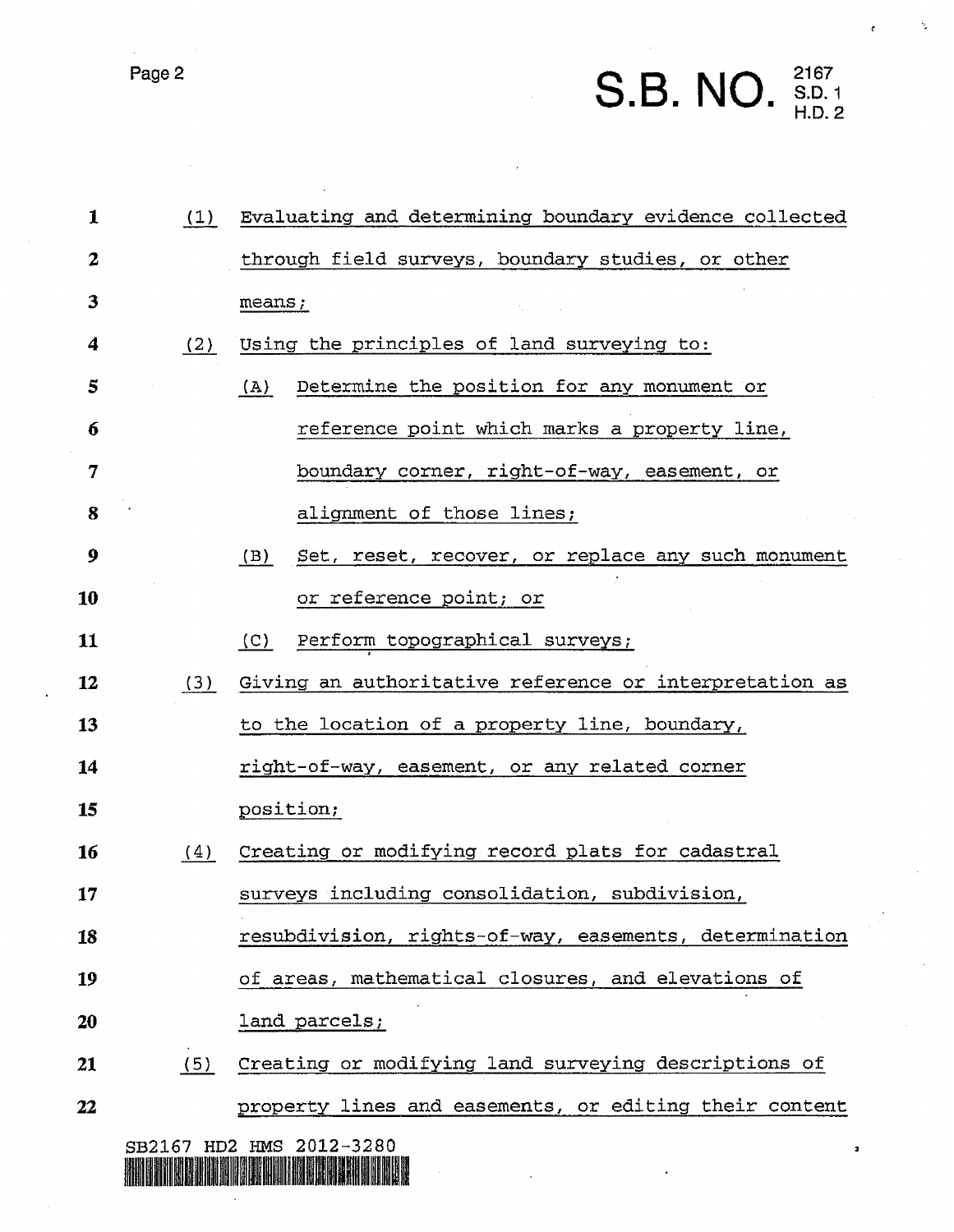## Page 3 **2167**<br>**2167**<br>**2167**<br>**2167**<br>**2167**<br>**2167**<br>**2167**

 $\bar{\mathbf{r}}$ 

| $\mathbf{1}$     |     | for use in legal instruments that convey real property           |
|------------------|-----|------------------------------------------------------------------|
| $\boldsymbol{2}$ |     | and property rights;                                             |
| 3                | (6) | Rendering a statement or certification regarding the             |
| 4                |     | positional accuracy of land surveying maps, record               |
| 5                |     | drawings, field surveys, or measured survey data;                |
| 6                | (7) | Creating or modifying the content of electronic data,            |
| $\overline{7}$   |     | computerized drawings, or any other survey map                   |
| 8                |     | relative to the practice of land surveying; or                   |
| 9                | (8) | Setting, resetting, or replacing initial survey                  |
| 10               |     | control points, including benchmarks to provide                  |
| 11               |     | horizontal and vertical data on or in the vicinity of            |
| 12               |     | a construction or engineering project to enable any              |
| 13               |     | components of the project to be built in compliance              |
| 14               |     | with plans and specifications with respect to the                |
| 15               |     | project location, orientation, elevation, and                    |
| 16               |     | relationship to property lines, easements, or right-             |
| 17               |     | of-way boundaries.                                               |
| 18               |     | This definition shall not apply to any person working            |
| 19               |     | within the scope of practice of another licensed profession;     |
| 20               |     | provided that the person does not purport to be a land surveyor. |

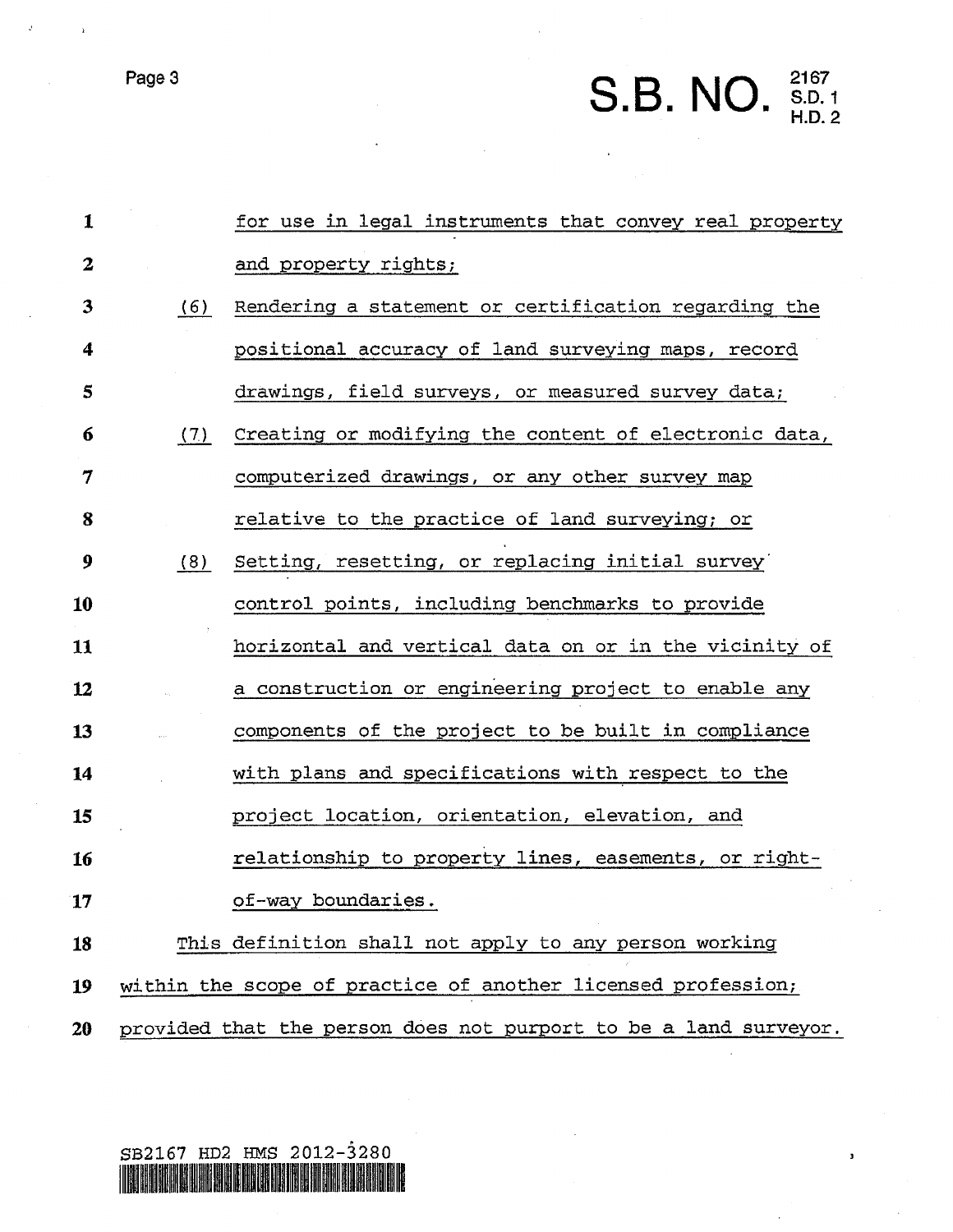**Page 4** 21 **67 <b>21 67 11 67 11 67 11 67 11 67 11 67 11 67 11 67 11 67 11 67 11 67 11 67 11 67 11 67 11 67 11 67 11 67 11 67 11 67 11 67 11 67 11 67 11 67 11 67 11 67 11 67 11 67 11 67 11 67 11 67 11 67 11 67 11 67 11 67 1** 

**I**  I7Professional surveyor", "professional land surveyor" *I* or "land surveyor" means a person who holds oneself out as able to **2**  practice, or who does practice, land surveying in this State." **3**  2. By amending the definition of "landscape architect" to **4**  *5*  read: **lr'Landscape** architect" means a person who holds oneself out **6**  as able to perform, or who does perform, any professional **7**  services such as consultation, investigation, reconnaissance, *8*  research, design, preparation of drawings and specifications, **9 10 and** observation of construction where the dominant purpose of **11**  the services is: The preservation and enhancement of land uses and **12**   $(1)$ **13**  natural land features; The location **and** construction **of** aesthetically **14**  pleasing and functional approaches for structures, **15 16**  roadways, and walkways; and The design for equestrian trails, plantings, landscape **17**   $(3)$ **18**  irrigation, landscape lighting, and landscape grading. This practice shall include the location, arrangement, and **19**  design of tangible objects and features as are **incidental** and *20*  necessary to the purposes outlined herein. Nothing herein shall **21**  preclude a duly licensed landscape architect from planning the *22*  **SB2167 HD2 HMS 2012-3280** <u>STABININ ALIFA</u>